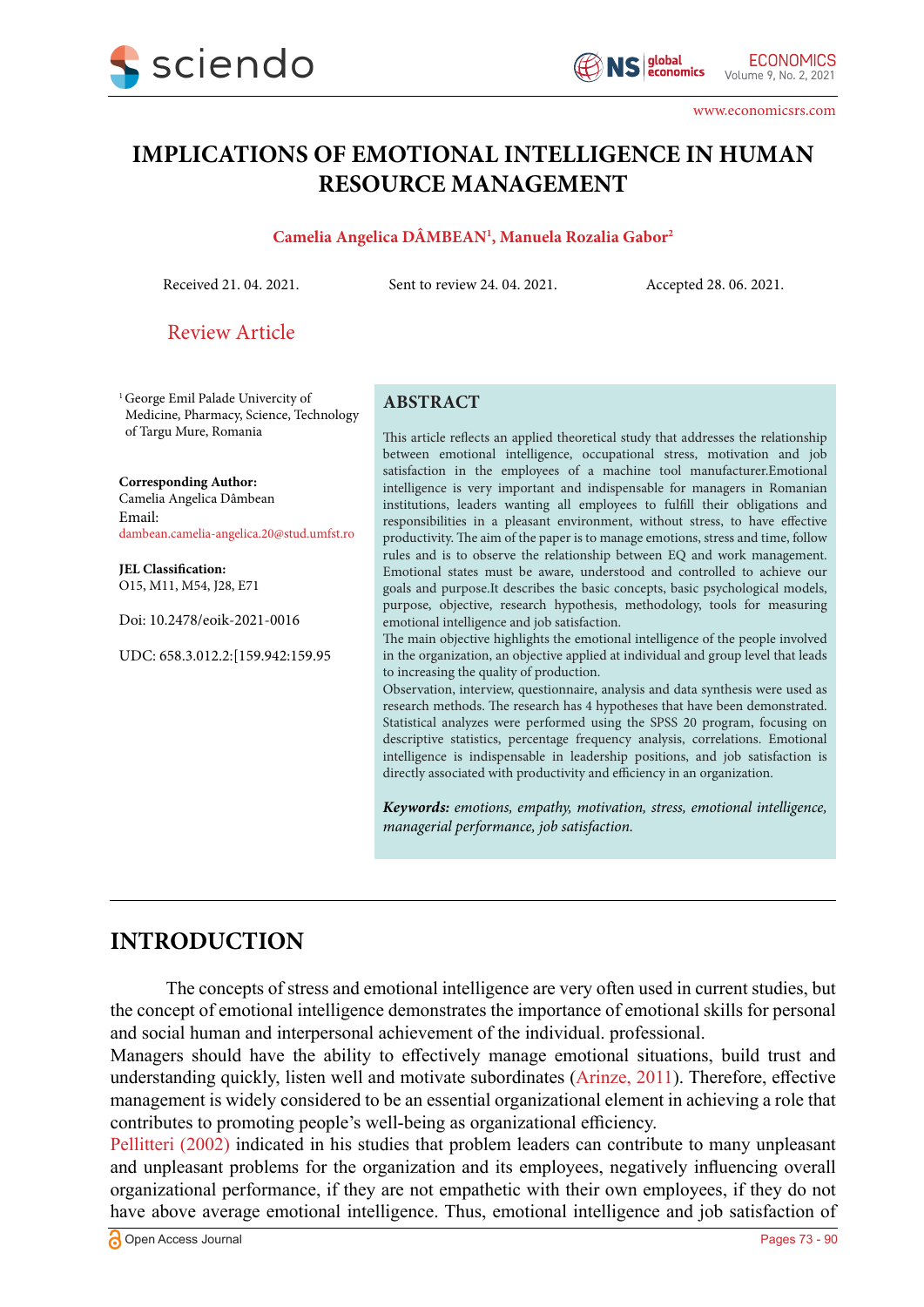individuals are the most important and dominant variables responsible for outstanding performance. Emotional intelligence is considered one of the crucial elements of a successful life as well as psychological well-being [\(BarOn, 2001\)](#page-14-0).Nowadays, organizations are forced to survive in a competitive environment, characterized by a hectic lifestyle, with a tireless drive for increased profitability, based on increased competitiveness. In recent years there have been organizational restructuring, technological revolutions, changes and increased market demands, with an increased unemployment rate, mergers and relocation of employees from one institution to another, which creates mental tensions and stress at a high level. Thus, organizations must apply various structure, culture, and process strategies to ensure the proper functioning of the organization and to ensure competitive organizational performance ([Higgs, 2002; Langley, 2000](#page-14-0)). Challenges and changes in organizations, such as restructuring, job insecurity, and increased workload can lead to increased stress ([Goleman, Boyatzis & McKee, 2002; Rees, 1997](#page-14-0)). As a result, change refers to the people who live in the organizational environment, to their way of behaving, thinking, reacting and interrelationship with each other, as well as to changes related to new processes and systems, which it forms a unitary whole that leads to the goal of the organization, that of achieving performance and change ([Ndlouvu & Parumasur, 2005](#page-15-0)). In Salovey and Mayer's conception, emotional intelligence is the ability to accurately perceive, evaluate and understand emotion and emotional knowledge, to regulate the emotions that arise [\(Mayer and Salovey1997](#page-15-0)). Each emotion experienced by the individual gives the impulse to act in a distinct direction, indicating the correct direction in order to solve the problematic situations that arise. According to researchers Damasio, Ekman and Richard emotions are generally affective reactions of medium intensity, which have a relatively short intensity and which is often accompanied by changes in the organic sphere, at the chemical level leading to the adoption of a behavior, which is a system of defense ,that can affect the individual's ability and speed of reaction. Emotion is a mental state induced by one or more internal or external stimuli ([Models of emotions, 2019;](#page-15-0) [Panksepp, Jaak 2004;](#page-15-0) [Damasio, A. R.,](#page-14-0) [1998\)](#page-14-0) that cause changes in the body's chemicals. According to researcher Joseph Le Doux, emotions are defined as the result of a cognitive and conscious process that occurs immediately in response to some stimuli that act on the body. Affective feelings help to classify cognitive priorities by directing attention to important information, which can be generated as a support for the expression of judgments. Any thought can generate in the body a positive or negative emotion, an emotion that represents the reaction of thought at the physiological level. And the term emotional intelligence was first invented in the US by Wayne Leon Payne in 1985, who believes that emotional intelligence involves a creative relationship with states of fear, pain and desire ([M. Roco, 2001](#page-15-0)). According to Mayer, Salovey, and Caruso, the individual has the ability to perceive emotions, to access them and to generate emotions, in such a way as to help thinking, to understand emotions and emotional meanings. ([Mayer, Salovey and Caruso 2004\)](#page-15-0). Motivations influence emotions through the way they are received and perceived by the individual depending on the emotional situations he experiences. Every individual has emotions and needs of an emotional nature, while satisfying the needs leads to positive feelings and emotions, and not satisfying the needs leads to the appearance of negative emotions. Institutions, regardless of their levels and spheres, can be affected by the emotions of employers, including their external relations ([Ostell 1996, 552](#page-15-0)). Among the positive emotions we mention: love, trust, obedience, joy, ecstasy, admiration, trust, acceptance, veneration, and as negative emotions we mention: sadness, anger, fear, fear, anxiety, disgust, compulsion, boredom, contempt, boredom, remorse, disapproval, terror, confusion. Both emotions and managerial communication are very important for an intelligent emotional manager because he has the ability to learn from every relationship and use his information for further instructions he gives to employees for good productivity. The specific purpose of managerial communication is to increase performance, to draw, inform and train employees, to guide and advise them, to convince and motivate them to achieve the common goal of the organization. Emotional intelligence has been identified since 1920 by E. L. Thorndike and defined as social intelligence, ie the ability to behave wisely in human relationships. In the 1980s, this type of intelligence was divided into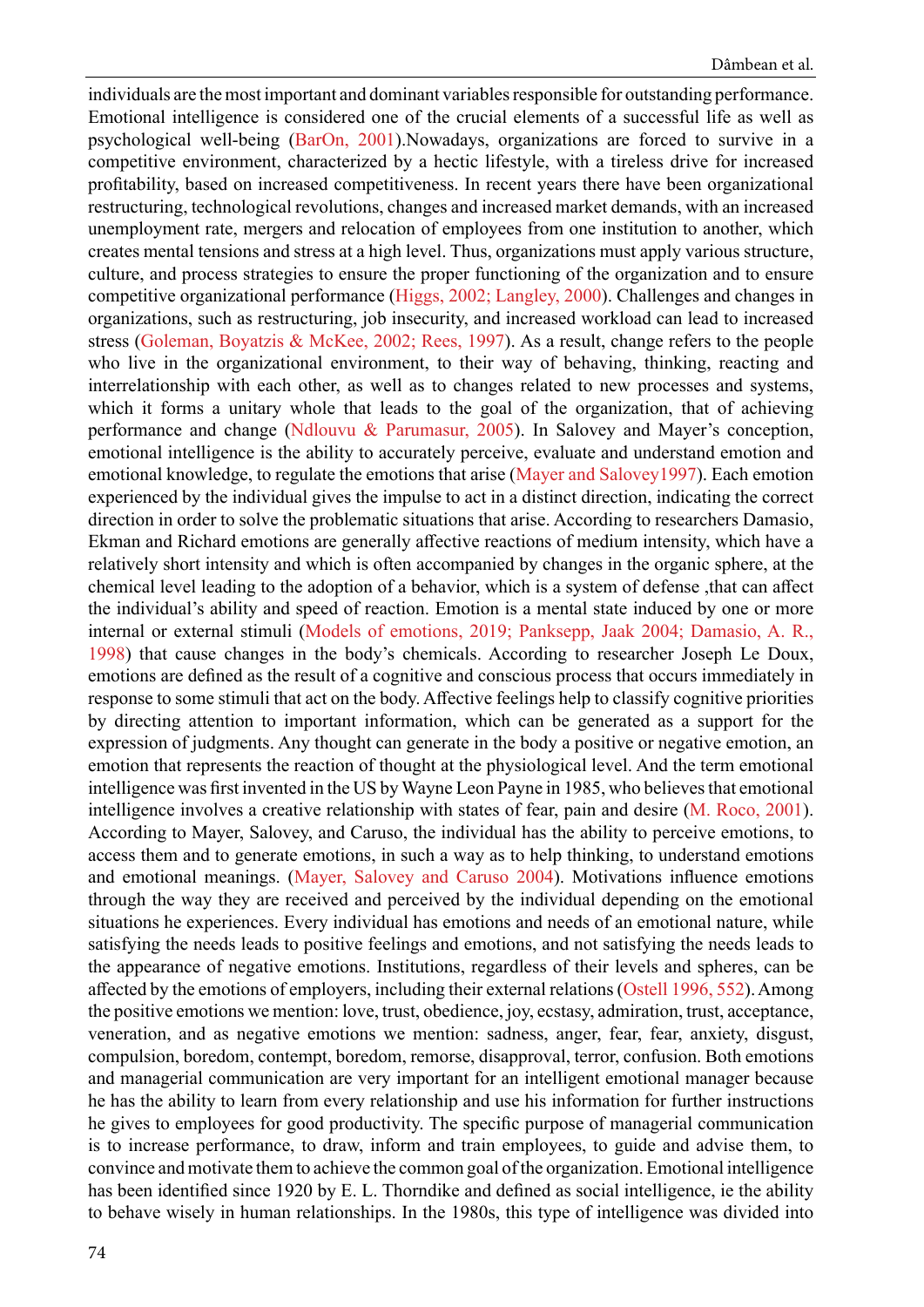inter and intrapersonal intelligence. The first type - the interpersonal - being the ability to understand others what motivates them, how it works, how you can better cooperate with them, and the second - intrapersonal - the same ability, only self-directed. Emotional intelligence is thus an "intelligence social "which means the ability to control the emotions of others and others, to differentiate them from each other and to use this information to guide the way of thinking and acting.Therefore, emotional intelligence is the ability of the individual to process and manage their own emotions, but also those of others. Some believe that emotion is related to attention, temperament, motivation of the subject. There are two memory systems in the brain, one for certain facts and one for those with an emotional charge. Emotional intelligence studies are relatively recent, beginning around the 1990. There have been three major directions in defining emotional intelligence, represented by: John D. Mayer and Peter Salovey; Reuven Bar-On; D.Goleman. Affective motivation has an important role in human evolution, it supports cognitive motivation [\(Baron, Byrne1987](#page-14-0)). Affective motivation can justify a considerable number of choices and decisions that the individual makes in life, both at work and in personal life. Stress results as a psychological and physical condition of an individual's body in response, when his resources are not sufficient to cope with the situation. Stress can undermine the achievement of goals. Situations that can cause stress can be unpredictable and uncontrollable, and can be uncertain, ambiguous, unknown or known, such as engine noise. In order to have a positive approach to stress, it is done through knowledge, awareness and the ability to react optimally to the daily aggressions of the environment.Stress can have its source in family, social and professional life, being part of our lives and no one can eliminate it completely.The real stress is the source of the event that has already taken place, and one of the harmful stressors can be physical and mental stimuli that have a strong emotional importance on the individual. Imaginary stress has an imaginary, not real source that generates a state of panic that the subject feeds on himself, imagining various tense situations that are not in reality. Acute stress is a common form being caused by existing pressures at work and in life. Acute wiping if in small doses can be beneficial and pleasant to create competition. Chronic stress sets in if acute stress is present in repeated episodes and cannot be managed properly, and it becomes devastating for the psyche, the individual's emotional affecting interpersonal relationships because the individual with chronic stress also has a changed behavior, being agitated, irritable, tired , in a word presents a huge daily tension, affecting the health of the subject. The so-called positive stress and eustress provides fun and positive emotions to the individual in his life. Organizational stress occurs when employees are subjected to mental tensions at work, tensions felt as strong pressures that the employee can not manage.Organizational stress occurs when employees are subjected to mental tensions at work, tensions felt as strong pressures. Motivation consists of a motor energy that trains the individual to act, to do something, which influences our lives. Intrinsic motivation consists of an inner energy, which comes from within and determines the individual to perform an activity, to perform certain tasks efficiently without telling the boss when and how to do it. This intrinsic motivation occurs when the subject performs the tasks he likes and does not consider them an obligation or a weight, being very important in the professional evolution of a person. The extrinsic motivation comes from outside and is related to a tangible, concrete result, in our case the employees work to receive their salary. In any activity are present the two types of motivations, the extrinsic and the intrinsic, and to be an effective person there must be at least a balance between the two motivations, and the intrinsic to dominate.

The objectives of this pilot study are the following:

- O1: analysis of the concepts of stress, emotional intelligence and professional motivation
- O2: Identify emotional intelligence traits, stressors, and motivators in employees
- O3: The interdependence between the three elements: stress, emotional intelligence and professional motivation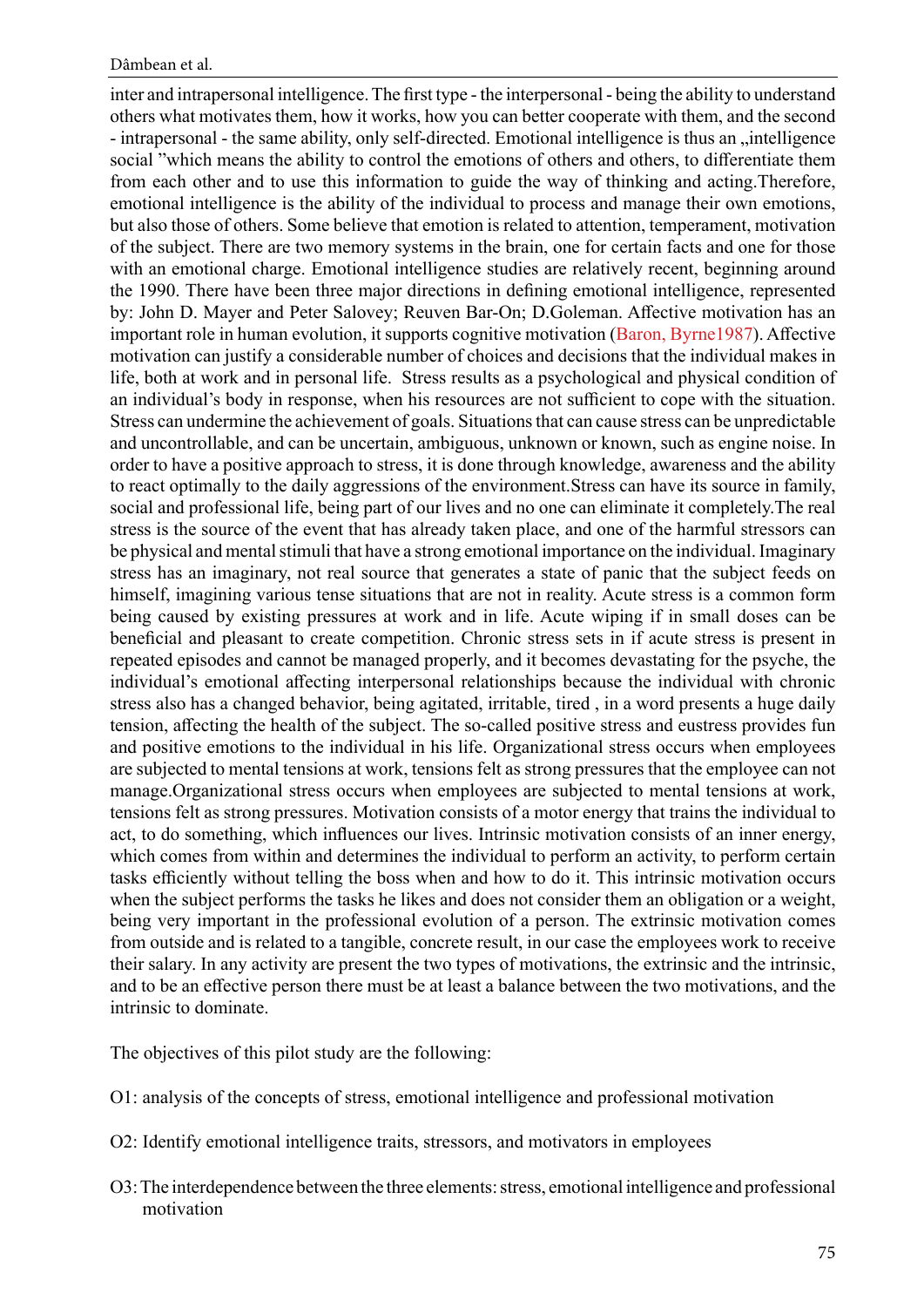#### **2. LITERATURE REVIEW**

Mayer, Roberts, and Bersade consider emotions to be strong feelings that can arise from various situations or circumstances, or relationships with others being a response to internal or external events that are significant to the subject. Emotions can be events, permanent or transient moods. Emotional intelligence has been defined succinctly as the ability to make accurate reasoning about emotions and the ability to use one's emotions and knowledge to enhance thoughts ([Mayer,](#page-15-0) [Roberts, & Bersade 2008 p 518\)](#page-15-0). In the last two decades, theoretical developments in emotional intelligence have progressed remarkably, ([Fiori, 2009;](#page-14-0) [Joseph & Newman, 2010;](#page-14-0) [Lindebaum,](#page-15-0) [2012;](#page-15-0) [Mayer, Roberts, et al., 2008;](#page-15-0) [Mayer, Salovey, & Caruso, 2008\)](#page-15-0). Other researchers have focused on translating theories into broader concepts of emotional intelligence, especially the branches highlighted by Mayer and colleagues ([Mayer, Roberts, et al., 2008;](#page-15-0) [Mayer & Salovey,](#page-15-0) [1997\)](#page-15-0), others have theorized around narrower sampling domains ([Blickle et al., 2009;](#page-14-0) [Schmidt-](#page-15-0)[Atzert & Buhner, 2002](#page-15-0)) to closely reflect the conceptual foundation of emotional intelligence theory. According to Goleman's studies in 1996 which hypothesized the 4 levels of emotional intelligence, self-regulation, self-awareness, self-motivation and social ability, all lead to increased performance in the workplace, a fact highlighted by researcher George au Brief in 1996. And researcher Watkin in 2000 suggested that emotional intelligence is one of the primary factors that can lead to increased performance in the workplace [\(Watkin, 2000](#page-14-0)). More recent studies have shown the same thing that emotional intelligence allows us to predict certain situations that lead to performance at work. ([Slaski and Cartwright, 2002;](#page-15-0) [Abraham, 1999;](#page-14-0) [Cavallo & Brienza, 2002;](#page-14-0) [Ryback, 1997;](#page-15-0) [Servinc, 2001;](#page-15-0) [Stagg & Gunter, 2002;](#page-15-0) [Vermeulen, 2004;](#page-15-0) [Weisinger, 1998;](#page-15-0) [Wong &](#page-15-0) [Law, 2002](#page-15-0)). [Mayer and Salovey \(1990, 1993\)](#page-15-0) consider that emotional intelligence involves: the ability to perceive emotions as accurately as possible and to express them; the ability to access or generate feelings when they facilitate thinking; the ability to know and understand emotions and to regulate them to promote emotional and intellectual development. Emotions are thus considered to influence decisions . There are people who can react very strongly emotionally, losing their temper very easily. Davidson explains how those who have a strong reaction but recover quickly can be considered adaptable to it . In recent years, the theoretical evolutions of the capacity of emotional intelligence research have advanced considerably [\(Fiori 2009, Josef](#page-14-0)). Goleman presented five main constructs of emotional intelligence, namely self-awareness, self-regulation, social ability, empathy, and motivation. According to Goleman Daniel's research, emotional intelligence helps an organization a lot, to its success, it contributes to the development of positive relationships and to the performances between the work teams within the organization. Understanding one's own and others , emotions requires a good understanding of one's strengths and weaknesses, one's own and others' limitations. It was found that emotionally intelligent employees cope better with stressful situations and demanding tasks than employees with a low level of emotional intelligence, as demonstrated by researcher Iogerndran Mayuran in the paper "Impact of emotional intelligence on stress management: Study of schools with banks in Jaffna district ,,. Emotional intelligence appears as a valuable component of work, helping to improve performance and lessen negative stress ([Lorenzo Fariselli, Joshua Freedman 2008](#page-15-0)). Lisa Gardner and Saddan Hussain found that certain emotional intelligence (IE) skills have a strong impact on stress, with emotional intelligence helping them find solutions to problems [\(Lisa Gardner, 2005\)](#page-15-0). Stress is a term with many valences and with many meanings with a great world reputation. [\(Dinsdale et al. 2000,](#page-14-0) [Garmezi and Rutter](#page-14-0) [1990,](#page-14-0) [Floru- 1974\)](#page-14-0). unanimously accepted emphasizes Moal and Alexandrescu ([Moal -1997 and](#page-15-0) [Alexandrescu -2000\)](#page-15-0). Distress or negative stress is a state of mental tension in which you feel overwhelmed by situations and threats of more than you can face as an individual ([Katz -1986](#page-14-0)  [quoted by Dobrescu and Petrovai -2004](#page-14-0)). Occupational stress is defined as an imbalance between the requirements understood by a person and his ability to react to these requirements [\(Cox, 1978;](#page-14-0) [Lazarus & Folkman, 1984\)](#page-14-0). In 2000 Alexandrescu specified that stress is that emotional state that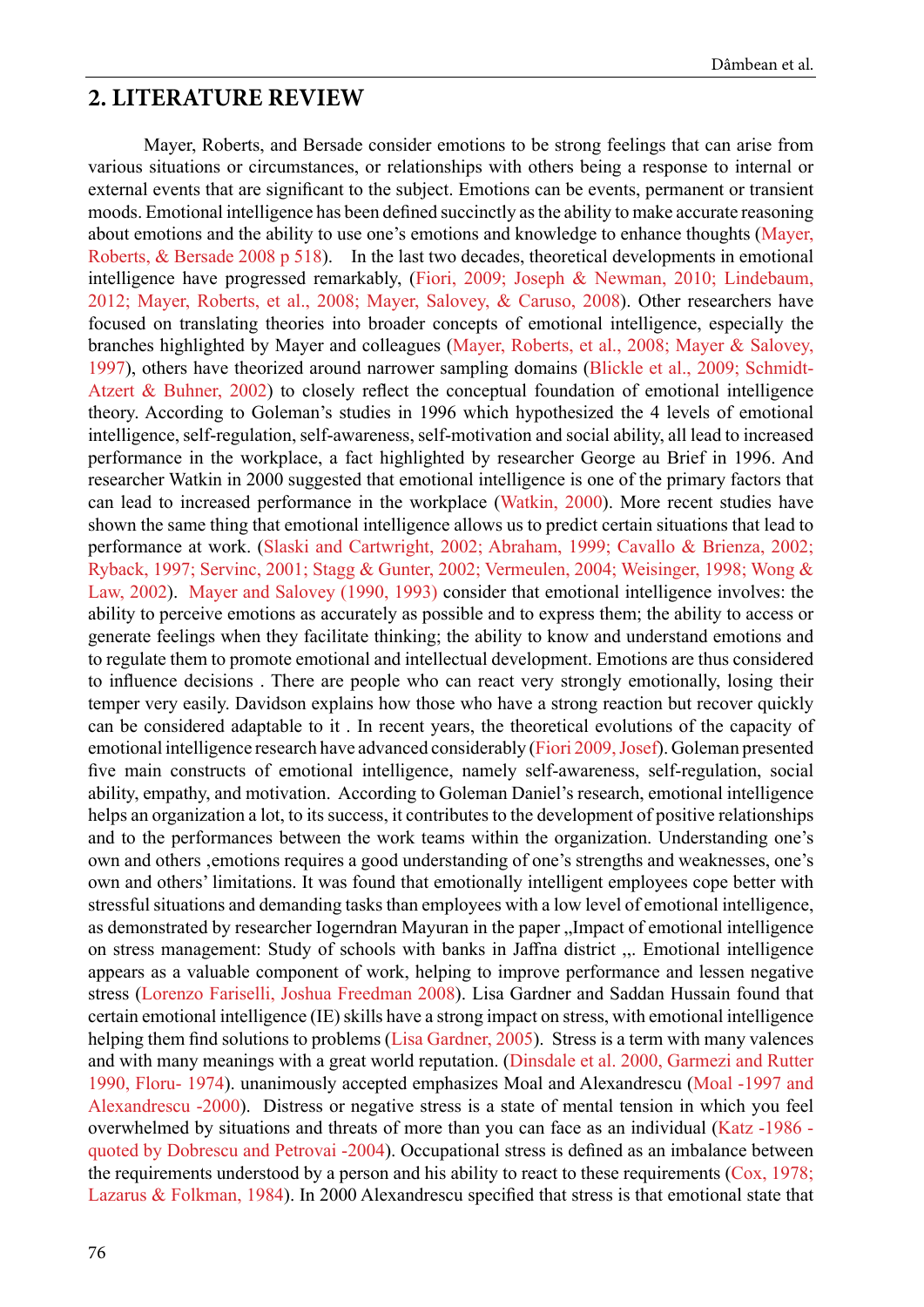can be transient or persistent, simple or complex that prevents the individual from functioning properly, adequately, adaptive to the situation. This ubiquitous stress can occur from different causes, and it can be perceived by the person in different ways. There are several sources of stress, including: overwork, dissatisfaction at work, work in particularly dangerous conditions, instability or insecurity in the workplace, inability to advance in the workplace. Stress creates various symptoms of an emotional, physical, behavioral nature. At the emotional level, stress is manifested by: psychomotor agitation, depression, anger, irritability, isolation. At the physical level, stress is manifested by fatigue, loneliness, introversion, low energy, excessive sweating, muscle tension, irregular heartbeat, low immunity leads to frequent flu . And at the behavioral level, stress is manifested by excessive cigarette consumption, excessive alcohol or drug use, nervous tics, physical or verbal aggression, absenteeism, excessive eating or lack of appetite . Professional motivation is a complex approach that must take into account the motivation of the organizational individual, ie the individual as a member of the work group and the organization that brings with it many elements necessary for the proper conduct of an activity such as their own needs, motivations. one of the activities of emotional intelligence [\(R.Candea, D.Candea 2005](#page-15-0)). Researchers such as Mosshollder, Bedian, Wong and Higgs have shown that individuals with high emotional intelligence are more skilled and empathetic, can properly manage their own emotions but can also shape the emotions of others, so as to lead to organizational behavior. performant. [\(Mossholder,](#page-15-0)  [Bedian, & Armenakis, 1981;](#page-15-0) [Wong & Law, 2002: Higgs \(2004\).](#page-15-0) Researchers such as Fetsh, Pergola, and Kennington [\(Fetsch & Pergola, 1991;](#page-14-0) [Riggs & Beus, 1993;](#page-15-0) [Fetsch & Kennington,](#page-14-0)  [1997\)](#page-14-0) have shown that stress at work, time management, and work-life balance are problems with who often face people at work, and interpersonal communication and proper information can reduce the occupational stress created by the time crisis. Fetsch & Kennington scientists in 1997 showed in their studies that stress and bournout exist in organizations, and there are also direct relationships between family and professional stress ([Fetsch & Kennington, 1997](#page-14-0)). Lately, organizations do not focus on the causes of stress but on the symptoms, which can lead to exacerbation of stressful situations in which managers may find themselves ([Rees, 1997](#page-15-0)). Researchers such as Goleman and Bar-On have stated that the lack of emotional intelligence in employees of an institution that is in an unstable environment means a possible failure and this can have an impact on everyone's future ([Bar-On, 1997;](#page-14-0) [Goleman, 1998](#page-14-0)). People with average emotional intelligence experience fewer emotional feelings and negative thoughts after an experience caused by an acute stress factor which allows them to adapt more easily to the experience ([Ramos, Fernandez-Berrocal & Extremera, 2007](#page-15-0)). ,, Emotion is a sine qua non condition of the construction of emotional intelligence, it is one of the conceptual peaks together with intelligence ,,. According to researchers J. D. Mayer and P. Salovey, emotional intelligence is "the ability to accurately perceive, evaluate, and express emotion; the ability to access and / or generate feelings when they facilitate thinking; the ability to understand emotion and emotional knowledge; and the ability to regulate emotions to promote emotional and intellectual growth "(p. 10). The purpose of assertive managerial behavior is to satisfy the needs and desires of both parties involved in the production process. An emotionally intelligent and assertive person is self-confident, thinks positively, finds solutions, is confident in his own and others' strengths, does not let others control their activity and life, is guided by certain principles, earns the respect of others by empathy, is friendly and honest. Although from the data obtained on the pilot group of 50 subjects, it was found that most of the employees studied are stressed with an average on the stress test  $m = 8.84$ and the standard deviation beind 6,310 , the average on the emotional intelligence test average is  $m = 18.8324$  and the standard deviation beind 2,071. The subjects involved in the production process proved an efficient work capacity and a positive collaboration environment. Another factor that underlies the motivation is the work team, due to the fact that individuals are active, socially capable of carrying out a good activity in optimal conditions, there must be a good relationship with others, in order to develop personally and professional Material otivation is another determining factor of the individual because an attractive salary or other benefit such as bonuses will contribute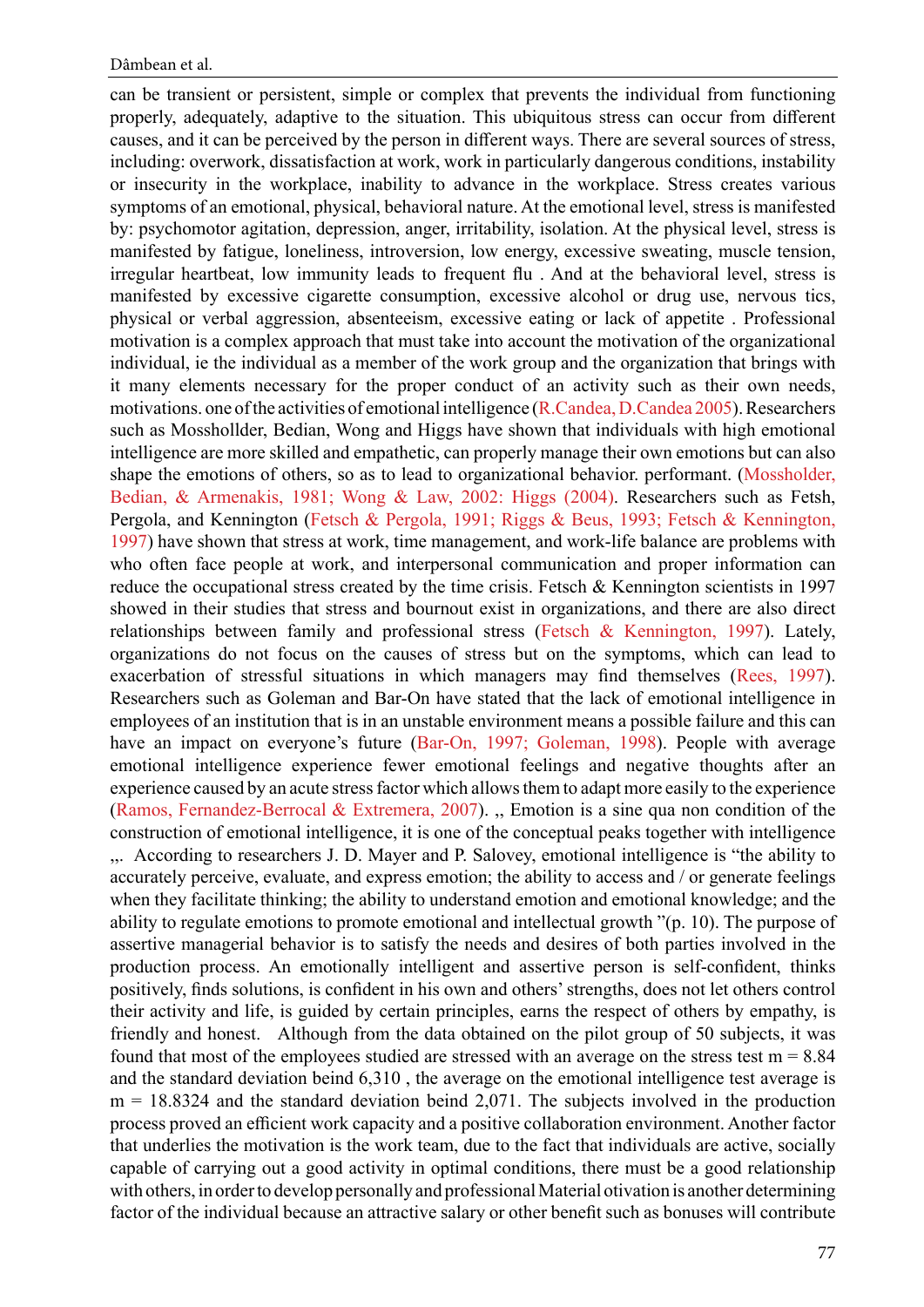to a stimulation, motivation of employees. Factors that determine motivation and can influence employee behavior can be individual internal factors or external organizational factors. An individually motivated behavior accompanied by rewards for the work done by the employer lead to his satisfaction at work. The employee will tend to adopt certain behaviors depending on what he has learned and what he feels is good or bad. An employee's cognitive motivation is based on the side of knowledge, cognition and attitudes of others, while affective motivation processes emotional states, which can have the internal source of the individual. The general objective of the research is the efficiency of the implementation of a battery of tests, psychological constructs involved in human resources management and implicitly the implementation of a program based on the development of emotional intelligence, communication and stress reduction in the workplace. The paper emphasizes the importance of empathy, interpersonal communication, motivation in order to reduce the stress generated by numerous tasks.

## **3. METODOLOGY**

Based on these studies mentioned above, certain hypotheses have been proposed, namely:

H1 there is a significant relationship between emotional intelligence and employee age;

H2 there is a significant relationship between the sex of the individual and emotional intelligence;

H3 there is a significant relationship between employee compensation and stress;

H4 there is a significaant relationship between emotional intelligence and job satisfaction

The car manufacturer from Tg. Mureș. is a Romanian company based on production as its main activity, being established in 1994, and in 1997 another sister company was established, which does not focus on production, but on the distribution of products, gasoline, service. Production represents over 60% of the turnover of which 50% is destined for export. The main weight has the mechanical processing, at present, there are in the nomenclature over 190 parts and subassemblies, among which we mention: stainless steel railings, valves with drawer, valves with drawer, expandable valve, valve with future ball, angle valve. The studied machine building company produces carbon steel parts, stainless steels or special steels for extraction and drilling equipment, the construction industry, various spare parts for machines and equipment as well as parts and subassemblies for external beneficiaries. In addition to mass production, the company also takes current orders for various beneficiaries, companies or individuals for the execution of various parts. This company provides current or capital repairs for equipment and machinery in the fields of drilling and extraction, textile industry, agriculture, construction. At the request of the clients, the company has the possibility of assimilating and executing new cast or cast iron parts and subassemblies and processed.The team of the small enterprise is composed of specialists who have the necessary training to solve any problem in the field of metal processing and metal fabrications. Within the machine building company, to implement the concept of production quality in production processes. All specific documents are mandatory for all staff, our goal being to carry out a quality activity, to create responsibility for the environment, to continuously improve job safety and environmental performance. The management team of the above-mentioned organization has engaged all staff who participate directly or indirectly in the production process in order to obtain quality products, respecting the rules of environmental protection and occupational safety, to meet and comply with established objectives.

The study was performed on a number of 50 employees from a car construction company in Tg. Mureș. The participation in the study was made by simple randomization between 1.12.2020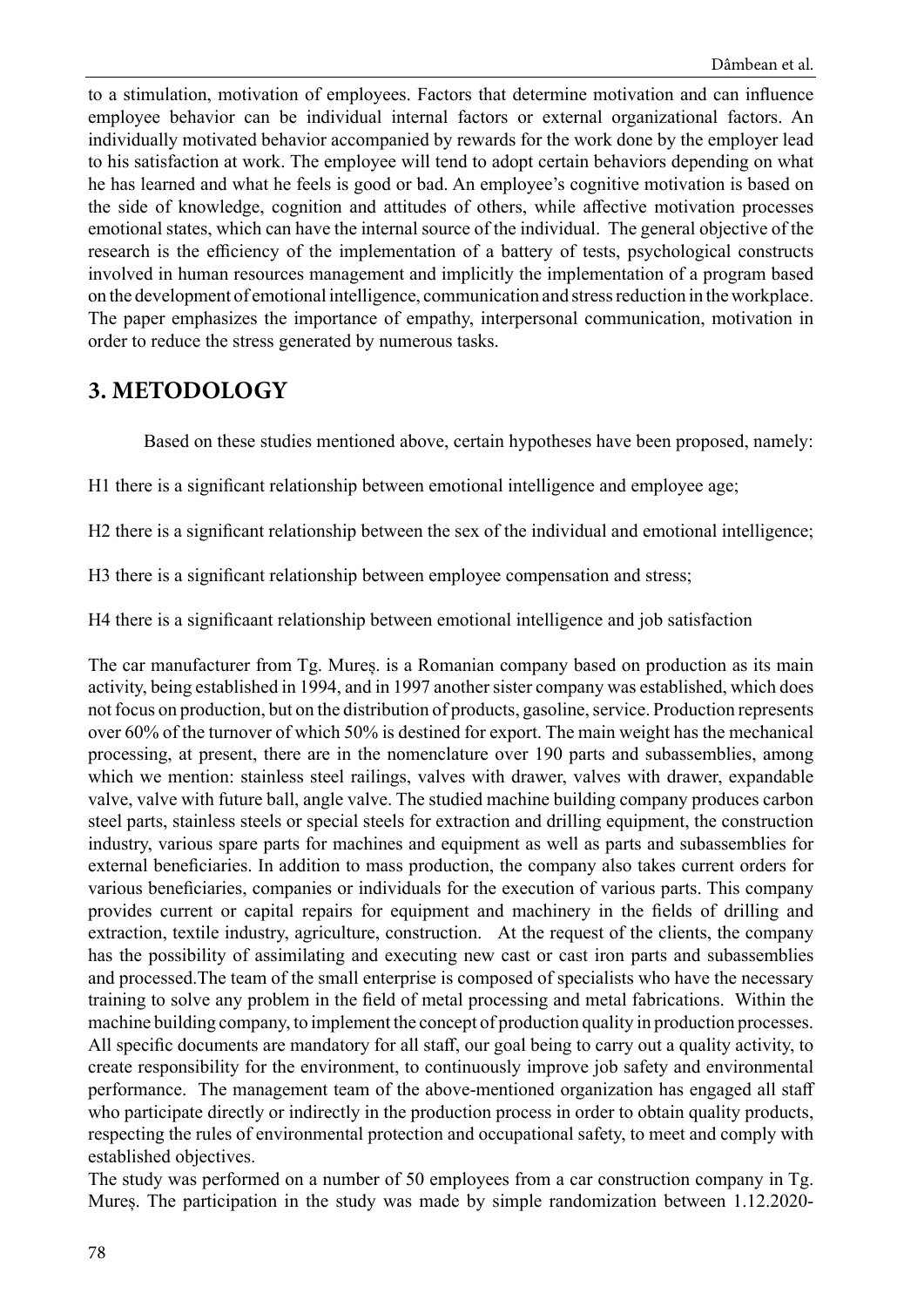28.03.2021. The random sampling technique of 50 employees of a car manufacturing company, from Tg. Mureș, women and men was used. Correlational design was used, and the group of subjects was in the age range of 20-70 years, of both sexes, with different qualifications and coming from different backgrounds. We distributed a number of 50 questionnaires for stress  $N = 50$ , and the respondents were thus classified as 32% being women and 68% men. The employees who were in the age group with the highest share were in the 40-50 age group representing 38%, and the persons aged between 20-30 years represented 16%, aged between 30-40 years they represented 14% and between 50-60 years they represented 20%, between 60-70 years they represented 12%. The results also showed that 70% are married, 22% are single and 8% are divorced. Regarding the level of schooling, 26% have a university degree, 18% have a post-secondary education, 32% have a high school education and 24% have a vocational school. Among the employees interviewed, 68% are from urban areas and 32% are from rural areas.The parameters included in the research were sex, age, background, seniority stress test, emotional intelligence test, and motivation test at work, the descriptive index of the job (Job Descriptive Index - JDI). To measure stress we used a questionnaire to self-assess the level of stress consisting of 25 items that highlights three levels of low, medium and high stress. We used the SPSS software to calculate the median, the standard deviation and the correlations of the 3 established parameters to demonstrate the established hypotheses. Dependent and independent variables were established in the paper.The parameters included in the research are: independent variables: sex, age, seniority at work, education, and dependent variables: established in the paper which are the descriptive scale of the job, emotional intelligence and stress. The emotional intelligence (IE) test has 25 items, the stress test has 25 items, and the JDI test which is a descriptive index, which refers to job satisfaction in general, contains 18 items. The JIG test which has 5 subscales containing 72 articles namely: a) Job satisfaction presents 18 questions; b) Satisfaction with the current salary 9 questions;c) Satisfaction with the promotion possibilities 9 questions;d) Satisfaction with the boss 18 objects;e) Satisfaction with the people I work with with 18 questions

### **4. RESULTS**

The first independent variable of our study is the gender grouping of employees. The second independent variable is age, which has 5 levels, namely:  $20-30$  years- $3 = 6\%$ ,  $30-40$  years- $7 = 14$ %, 40-50 years-13 = 26 %, 50-60 years-17 = 34 %, 60-70 years -10 = 20 %



Figure 1. Gender distribution of the subjects studied by sex.

Source: own calculations.

From the graph above we can see that male predominates representing 68 %.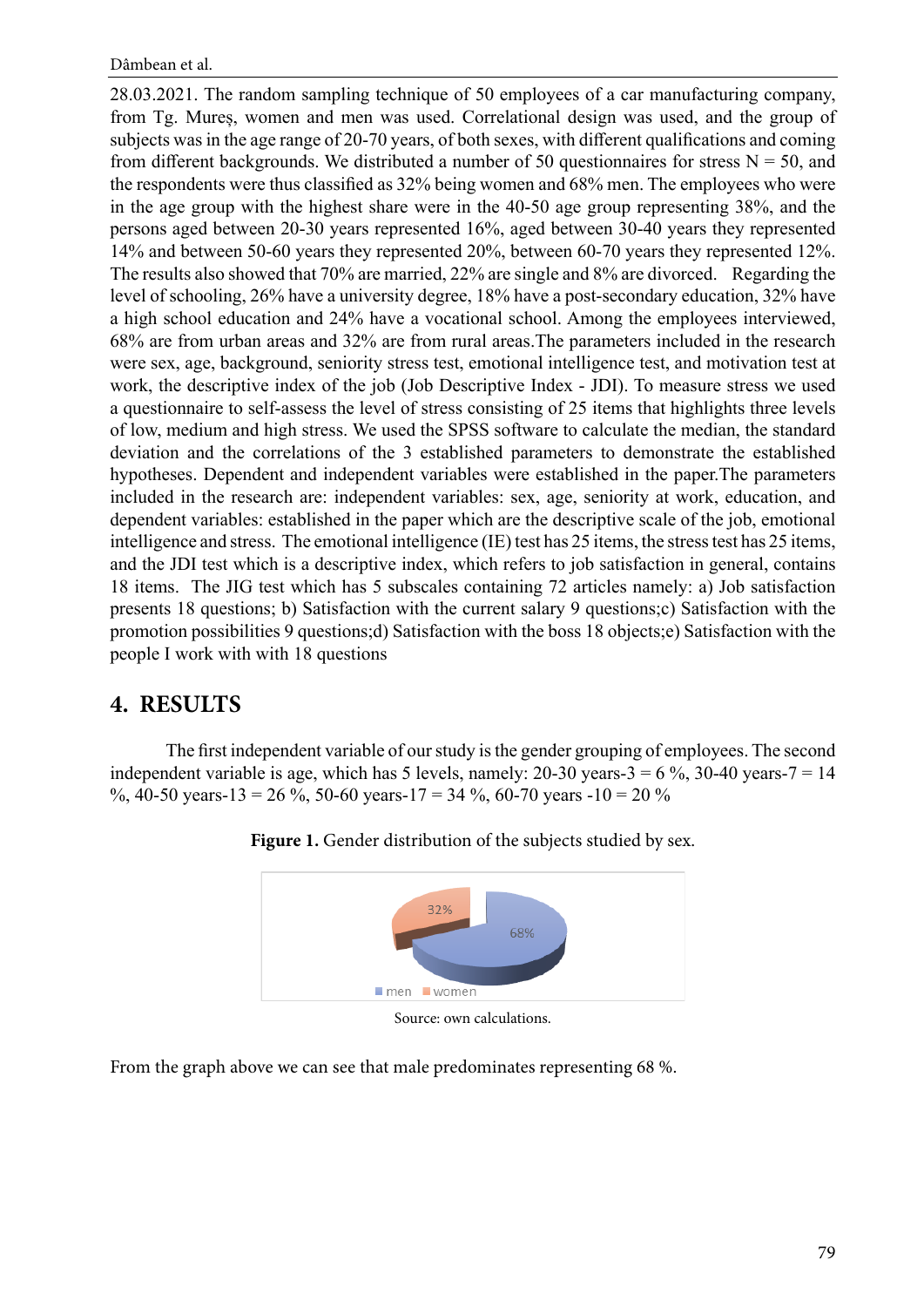

Figure 2. Distribution by age groups of the subjects studied.

From the above histogram it can be seen that the dominant age group is between 30-60 years representing 72%, and the lowest value in terms of age is 60-70 years representing 12%.

The third independent variable is the area of origin: rural area representing 32% and urban area representing 68%. The asymmetry is (-o.388), the negative value indicating a tail of the frequency distribution in the area of values lower than the average value.

**Figure 3.** Distribution of the subjects studied according to the environment they come from.



Source: own calculations.

The fourth independent variable is the seniority of employees in the institution under study

**Figure 4.** Distribution of employees according to seniority in the institution under study.



Source: own calculations.

From the graph above we can see that the subjects with the longest seniority in the institution 20-30 years dominate representing 58%.

Source: own calculations.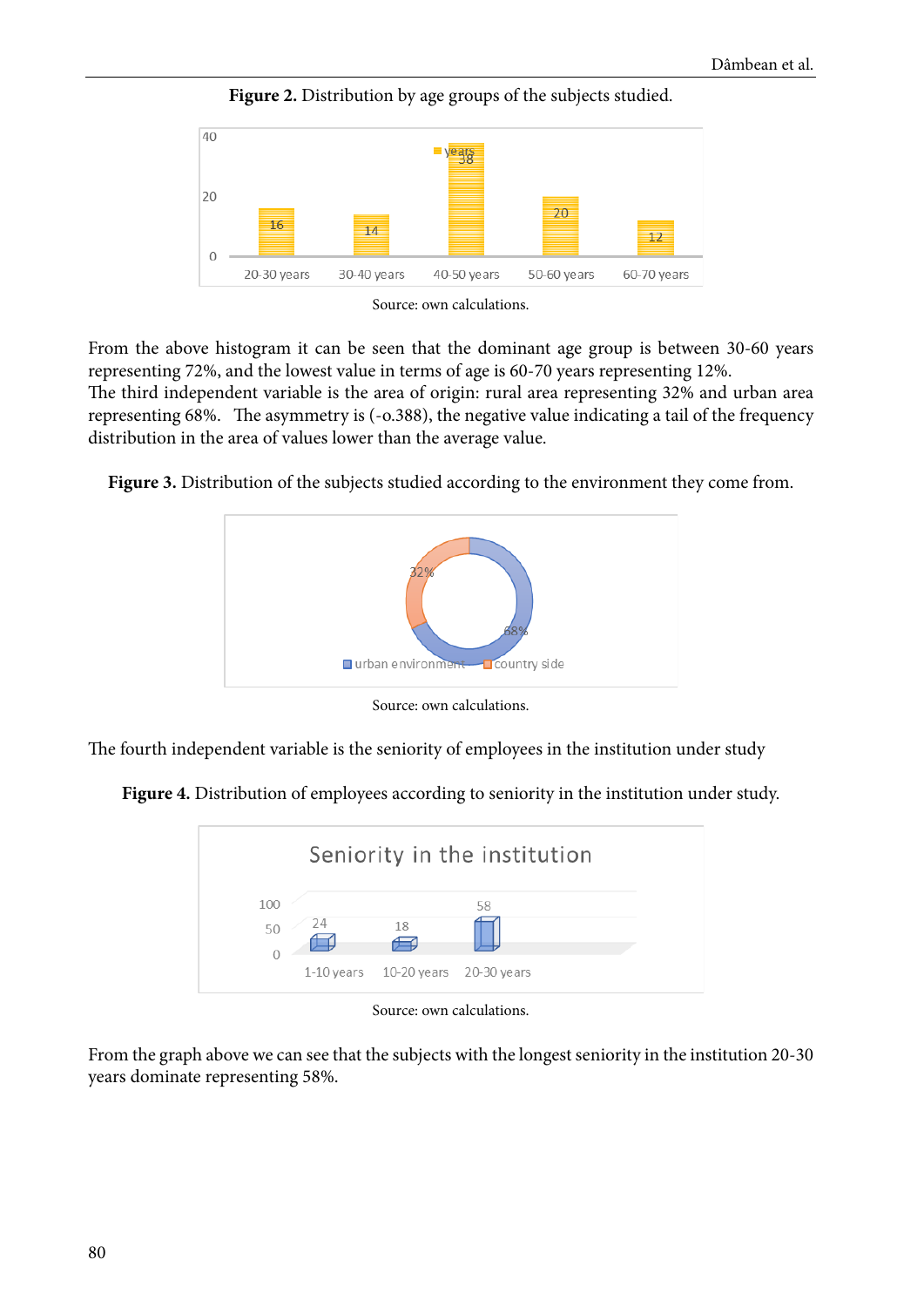

**Figure 5.** Distribution of subjects studied in the stress test.



As can be seen from our data, employees have a low average stress, representing 32%, which dominates the exaggeration which has a weight of 28%. Given the current economic situation in the midst of the Covid pandemic, it is understandable why the level of stress is quite high. Emotional intelligence test consisting of 25 items being the second variable of the research.Emotional intelligence has 3 stages, namely: emotional immaturity between 14-17 points, emotional balance between 18-21 points, normal emotional maturity between 22-25 points. The distribution of the 50 subjects according to the degree of maturity or emotional immaturity is as follows: emotional immaturity 36 %, emotional balance between 54 %, normal emotional maturity 10 %. From the above distribution we can see that the average of employees has a higher average emotional maturity which is 64%.

The third dependent variable (RV) of our research is the JIG (job in general index) and JDI (job descriptive index) professional motivational satisfaction test. Job satisfaction is the state of balance that the individual achieves when he fully responds to conscious or unconscious needs, wants or expectations. Satisfaction at work is a pleasant emotional reaction that occurs in the context of working in an organization.



**Figure 6.** Distribution of subjects studied in the Job descriptive index.

The Legend: 0-20- dissatisfied employees 46%, 21-26 satisfied employees so and so 22 %, 27-30 satisfied employees to a small extent, at medium level 14%, 31-40 professionally satisfied employees, very satisfied 18%. The significance of associating discrete variables Chi-Square tests show us that the value of statistical significance is 0.888> 0.05 so it is not statistically significant. The average obtained at the age variable is  $m = 50,52$  the standard deviation being 11,244, and the calculated t  $=$  31,772. The average obtained at the stress variable is m = 8.84, the standard deviation being 6,310, and the calculated  $t = 9,907$ . The average obtained at the emotional Intelligence variable is m = 18.832 the standard deviation being 2,071, and the calculated t is t=64,240. The nonparametric Kendall's correlation between stress and EQ is as follows -0,202, iar Speaman's is -0,294 at the 0,05 level .The average obtained at the stres variable is  $m = 8.840$  and the calculated t =9,977. Null hypothesis: H0 = There are no statistically significant differences depending on the age and the emotional

Source: own calculations.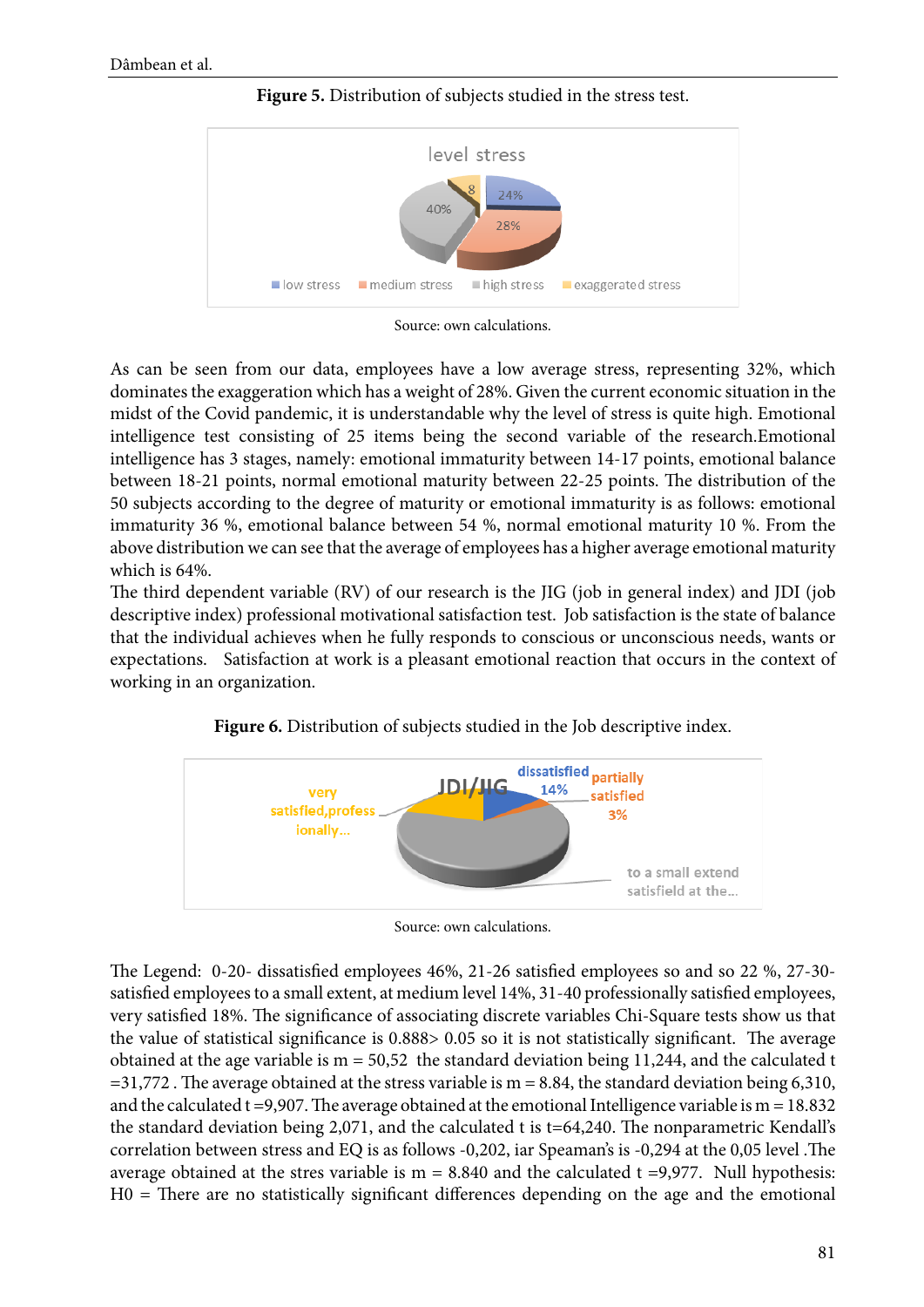intelligence (EQ) of the subject, EQ the emotional does not depend on the age of the individual. According to the data provided, it can be seen that there is a significant correlation between the age of employees and the age in the institution, which means that the institution is looking for experienced people to have good results, with as few rejections, experience gained over the years. the person and his seniority in work proves the interdependence between the two variables that are essential in the smooth running of an organization. As can be seen, there is a significant close correlation at a significance threshold of  $p < 0.05$  between: 1. Sex and seniority in the institution-0.289; 2. Stress and seniority- 0.337; 3. Age and stress- 0.361; 4. Emotional intelligence and stress-0.294; 5. JDI salary and stress- 0.281;6. JIG with salary JDI- 0.283;7. Promotion with JDI salary-0.352.According to the data provided, it can be seen that there is a significant correlation between the age of employees and the age of the institution, which means that the institution is looking for experienced people to have good results, with fewer rejections, experience gained over the years. and its seniority proves the interdependence between the two variables that are essential for the proper functioning of an organization. From the table above we can see that there is a significant correlation at a significance threshold of  $p \le 0.01$  between: Seniority in the institution and total seniority 0.508, age and seniority 0.933, head of JDI and seniority in the institution -0.368, the head of JDI with JDI works 0.441, JDI chief with promotion 0.415, Seniority in the institution with JDI head -0.368. The summary of the Kruskal-Wallis Independent sample test shows that the asymptotic Sig (2-sided test) is 0.487. From the above data we can see that there is a significant correlation at a significance threshold of  $p < 0.01$  between: seniority in the institution and total seniority 0.508, age and seniority 0.933, head of JDI and seniority in the institution -0.368, head of JDI with JDI operates 0.441, head of JDI with promotion 0.415, Seniority in the institution with head of JDI -0.368. The summary of the Kruskal-Wallis independent sample test shows that the asymptotic Sig (2-sided test) is 0.487.

Hypothesis 1: The level of emotional intelligence increases with age. The level of emotional intelligence correlates positively and statistically significantly ( $r = 0.393$ ,  $p = 0.001$ ) with seniority in work, which could be an argument for the fact that emotional intelligence can be developed. The correlation coefficient between the level of emotional intelligence and that of seniority in the current workplace is also statistically significant, but with a lower value  $(r = 0, 196)$ . Hypothesis 2: Women have a more developed emotional intelligence than men. There is a positive correlation between the two variables,  $r = 0.562$  p = 0.001), QE women have a higher level of emotional intelligence than men. According to other studies (Orme G., 2003), despite the lack of differences between men and women in the general level of emotional intelligence, women have a higher level of indicators of emotional intelligence in interpersonal relationships. Women are more empathetic than men complain and talk about their problems, their troubles (Eisenberg, N ,1983). Hypothesis 3: The level of emotional intelligence increases with age. Age does not correlate significantly with the degree of emotional intelligence. There is a negative correlation between the two variables, but statistically insignificant ( $r = -0.63$ ,  $p = 0.47$ ). Therefore, we could conclude that emotional intelligence decreases with increasing age, but since the sample includes participants of very similar ages and is only a part of the total number of subjects in the institution, the low correlation can be generated even by the small variation of variable, age. Hypothesis 4: There is a positive correlation between the level of emotional intelligence and work performance. Emotional intelligence correlates positively and statistically significantly with workplace performance among young employees of multinational companies:  $r = 0.75$ , with a value of p less than 0.001. There is no significant correlation between emotional intelligence and job satisfaction of employees in the organization studied in the car manufacturing industry. To test the research hypothesis, a bivariate correlation of Pearson was performed to examine the relationship between emotional intelligence and job satisfaction among managers of the institution, calculating the value of r as 0, 607, which undoubtedly shows a  $(p \le 0.01)$  positive relationship between emotional intelligence and job satisfaction. It clearly demonstrates that the greater the emotional intelligence, then the above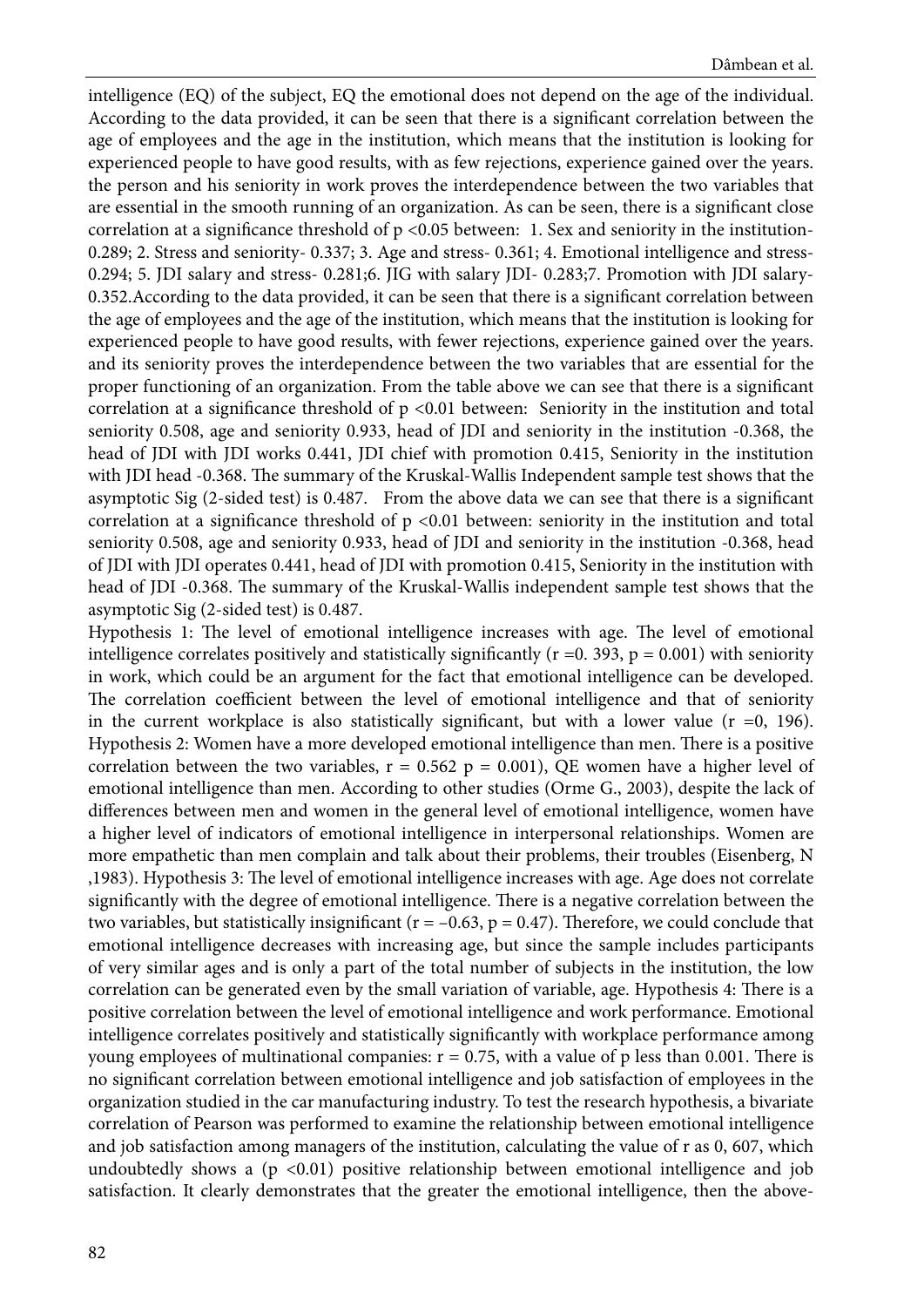average will and job satisfaction of employees. Therefore, the null hypothesis was rejected. From the table Independent samples The Kruskal-Wallis test can be deduced that only for the averages of the EQ variables there were statistically significant differences (p value> 0.05) and significant influence and stress level. Research on the differentiation of driving performance by the two sexes suggests that they exist to a very small extent. At the same time, other studies have shown that from the point of view of subordinates these differences are just as small. However, a study by Eagly & Johnson in 1990 shows that the way we drive differs to some extent in both women and men. Thus, women would have better results because they have much better developed social skills. And they are more empathetic. Women tend to be described as much friendlier, more pleasant and more sensitive. The value of p is below 0.001, so the threshold of statistical significance is reached, and the regression coefficient related to the predictor of emotional intelligence is: 0.338. The results are supported by other previous research studies that reported a substantial positive correlation between emotional intelligence and job satisfaction (Lee and Ok, 2012; Mousavi et al., 2012; Trivellas et al., 2013; Alnidawy, 2015); Tagoe and Quarshie, 2016; Yusoff et al., 2016). A high level of emotional intelligence ensures successful both personally and professionally. having chances to become good specialists in the field, and this helps people to be more optimistic, to be able to better solve the problems they face, to communicate effectively with others in the face of stressful situations. The findings show that an individual who possesses a high level of emotional intelligence will also have a high level of job satisfaction. Instead researchers like,Mandip et al. (2012), Ghoreishi et al. (2014) and El-Badawy and Magdy (2015) found no substantial association between emotional intelligence and job satisfaction.

## **5. DISCUSSIONS**

Emotional intelligence can be learned and developed over a lifetime and can be learned from one's own experience or the experience of others. Our competence in a field can increase as we mature intellectually and emotionally. Research in the field has shown that emotional intelligence is a more reliable predictor of success in life. Decisions based on strong feelings, when emotions are not controlled in a constructive way, can be wrong decisions. Emotionally intelligent managers make good decisions because of the control they have over their emotions and the objectivity conferred by this skill. Emotional intelligence is an innovative and unconventional idea in business. The promoters of this concept emphasize its importance in all the activities that an individual undertakes, as a primary factor of success in personal or professional life. The correlation was used to analyse the connection between the two structures and to evaluate the effectiveness of emotional intelligence and the ingenuity of the management team and employees as they are perceived. Gender and age variables can be an important indicator to determine professional performance. It is known that women are more skilled than men, in some areas such as computer work for data collection, organizing events, women manage to do these activities faster, but men are good leaders and managers. Younger employees are more prone to absenteeism, are sometimes indecisive, seek novelty and immediate and well-paid income, do not accept boring or monotonous work, get bored quickly and find it harder to find a job that they do with pleasure. Around the age of 30-40, after becoming more responsible, they change their vision. Instead, adults, those over the age of 45 - are better integrated professionally, have great professional satisfaction, and are more loyal to organizations. Among the organizational factors, we mention the physical variables of work such as physical environment, noise, light, fluctuating temperature, humidity, or the conditions of work equipment that can influence productivity. The level of vocational training means a higher awareness of the activity. In any organization, whether small or large, the management team must know interpersonal communication techniques, have the ability to interact empathetically with all employees regardless of whether they are nice or disliked and to resolve any conflict being good mediators in order to achieve the goal institution. In this technologically advanced era, every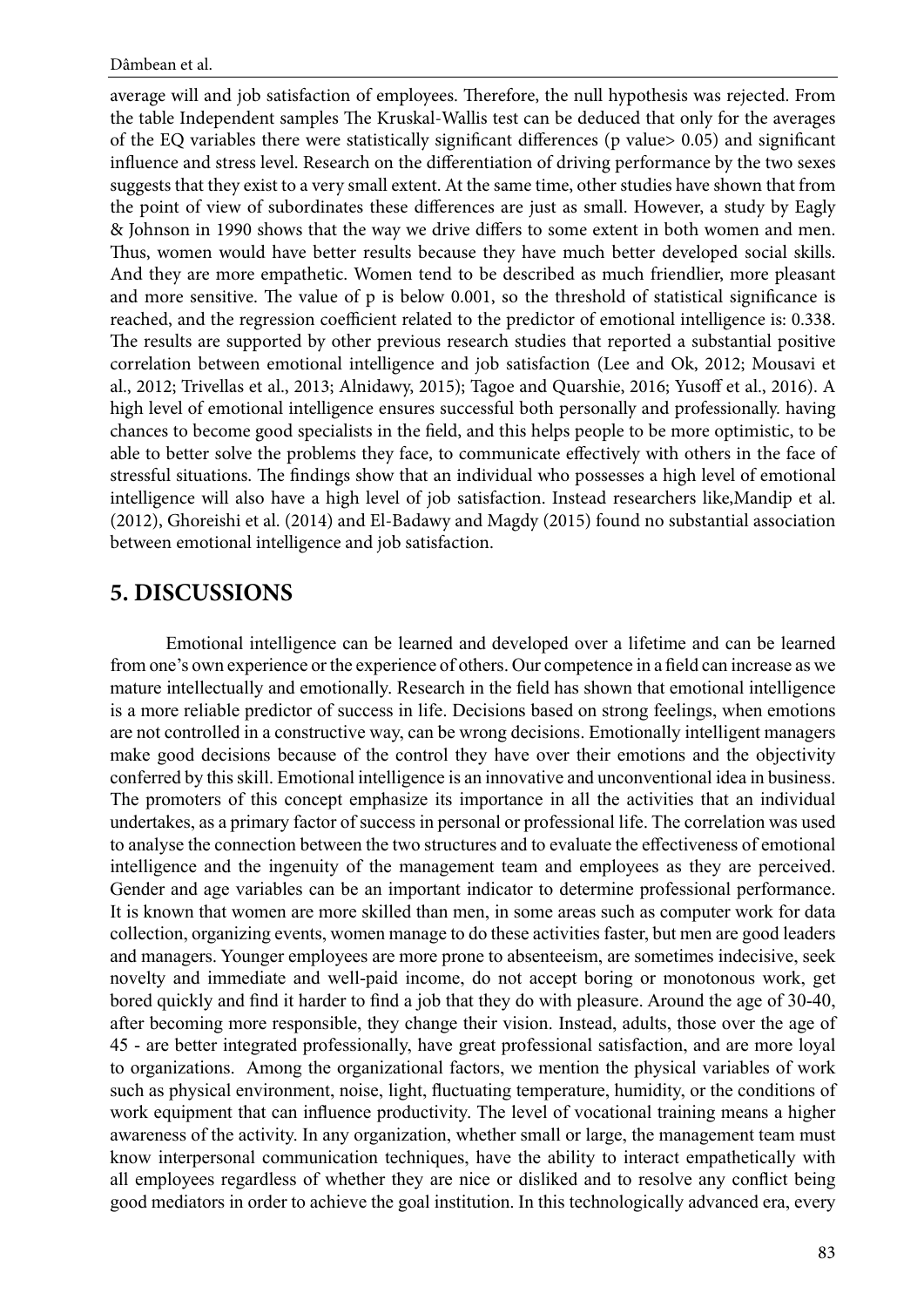organization needs to accomplish outstanding achievements in terms of productivity and efficiency. Nevertheless, the accomplishment of this dream requires substantial satisfaction of workforces as they endeavor to increase more efforts to perform effectively to achieve the organizational goals. In this connection, emotional intelligence performs a substantial role in achieving organizational goals. The association between emotional intelligence and job satisfaction has caught the Consideration of the investigators as emotional intelligence is playing a vital role in envisaging employees' job satisfaction ([Ghoreishi et al., 2014\)](#page-14-0). Therefore, several research studies have been conducted to examine the association between emotional intelligence and job satisfaction ([Anari, 2012;](#page-14-0) [Çekmecelio˘glu et al., 2012;](#page-14-0) [Ealias and George, 2012;](#page-14-0) [Lee and Ok, 2012;](#page-15-0) [Zakieh](#page-15-0) [and Aminilari, 2013\)](#page-15-0). Likewise, this cross-sectional study also examined the relationship between emotional intelligence and job satisfaction. It is recommended that organizations develop training programs to improve emotional intelligence and stress reduction programs.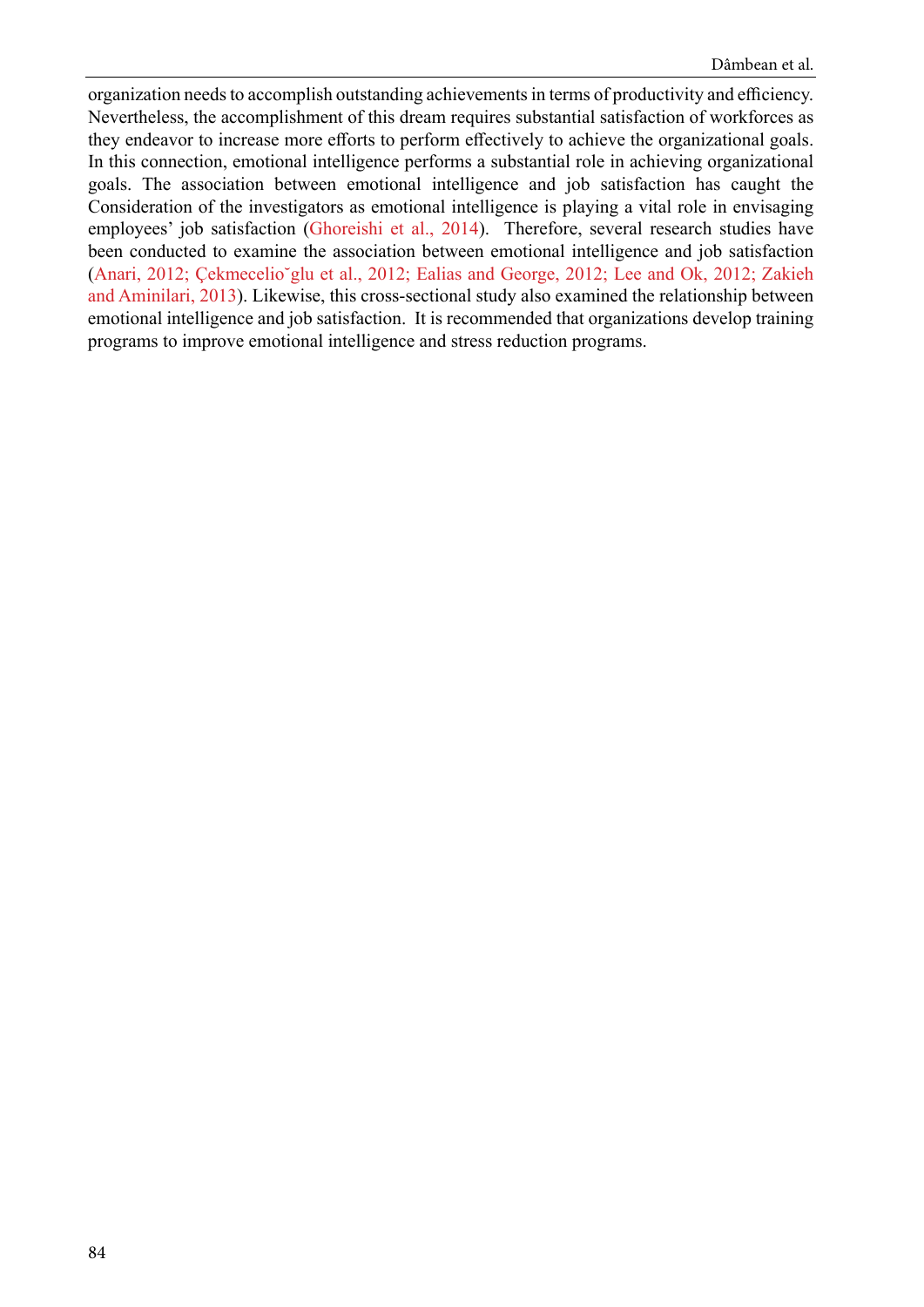#### **CONCLUSIONS**

In conclusion, emotional intelligence is the ability of the individual to recognize and understand their own emotions and those of others, to use their own awareness to manage their behavior according to human interrelationships, to increase creativity, to reduce stress levels, to the make the individual confident in his attitudes, to improve empathic and communication skills, to gain the respect of others, to have the ability to easily adapt to change. The results showed that the factors that influence the involvement in work are the following: age, sex and seniority in work. In general, the involvement increases with age and seniority in the company and this for several reasons: the older you get finding a job. work is more difficult, and the individual will be inclined to connect more strongly with the current organization. In this technologically advanced era, every organization must achieve remarkable achievements in terms of productivity and efficiency. However, realizing this dream requires substantial job satisfaction, as they strive to step up more efforts to perform effectively to achieve organizational goals. In this sense, emotional intelligence plays a substantial role in achieving organizational goals. The association between emotional intelligence and job satisfaction has caught the attention of investigators, as emotional intelligence plays a vital role in employee job satisfaction [\(Ghoreishi et al., 2014\)](#page-14-0). Therefore, several research studies have been conducted to examine the association between emotional intelligence and job satisfaction ([Anari, 2012;](#page-14-0) Çekmecelio *glu et al., 2012; [Ealias and George, 2012;](#page-14-0) Lee and Ok,* [2012;](#page-15-0) [Zakieh and Aminilari, 2013\)](#page-15-0). Similarly, this cross-sectional study examined the relationship between emotional intelligence and job satisfaction.The results of this study confirm that there is stress in the organization's employees, consolidating the findings of other authors who have written about stress and emotional intelligence and stress and professional motivation (Fetsch [and Pergola, 1991;](#page-14-0) [Riggs and Beus, 1993;](#page-15-0) [Fetsch and Kennington, 1997\)](#page-14-0). Involving people in the activities of an organization helps to strengthen relationships and connections, if people have a longer seniority in that institution.Hypothesis 1 regarding the existence of the relationship between emotional intelligence and age has a strong impact, so people with a strong emotional intelligence, located at a high level.I understand the emotions and feelings of those around me in a more empathic way, wisdom coming with age, as other researchers have shown ([Chapman](#page-14-0)  [& Hayslip, 2006;](#page-14-0) [Gardner & Qualter, 2011;](#page-14-0) [Mayer et al., 2000;](#page-15-0) [Tsaousis & Kazi, 2013](#page-15-0)). As individuals grow older, they may be more likely to understand their own and others' emotions due to lifelong practice and learning ([Kaufman et al., 2009\)](#page-15-0). The individual's ability to manage intrapersonal and interpersonal emotions is important for academic and professional achievement. People who have above-average emotional intelligence are better able to understand, regulate, and control their emotions excellently both with themselves and with others (Wijekoon et al., [2017\)](#page-15-0). After reviewing the literature, it was found that emotional intelligence and job satisfaction are two key components for organizational progress and overall individual prosperity. Numerous researchers have investigated the link between emotional intelligence and global job satisfaction in various fields [\(Gunavathy and Ayswarya, 2011;](#page-14-0) [Çekmecelioğlu et al., 2012;](#page-14-0) [Ealias and George,](#page-14-0)  [2012;](#page-14-0) [Lee and Ok, 2012;](#page-15-0) [Zakieh and Aminilari, 2013;](#page-15-0) [Ghoreishi et al., 2014;](#page-14-0) [Masrek et al., 2014;](#page-15-0)  [Alnidawy, 2015;](#page-14-0) [El-Badawy and Magdy, 2015;](#page-14-0) [Mardanpour and Makvandi, 2015;](#page-15-0) [Tabatabaei and](#page-15-0)  [Farzadmehr, 2015;](#page-15-0) [Yusoff et al., 2016;](#page-15-0) [Khanzada et al., 2018 ;](#page-15-0) [Rahman and Haleem, 2018](#page-15-0)), but it was found that in this institution job satisfaction is low, knowing that the manager can fulfill his duties and responsibilities effectively for the well-being and prosperity of the institution if he is emotionally intelligent, capable, satisfied and provides support and a sense of security at work. Therefore, it is necessary to make their job more respected, attractive, satisfying and compensated, offering them security and more attractive salaries in order to increase job satisfaction. Due to the fact that a person with higher education has value and implicitly greater opportunities to find another job in another organization. A higher level of training leads to expectations that are difficult for a company to meet. Some studies have linked sex to involvement, saying that women are more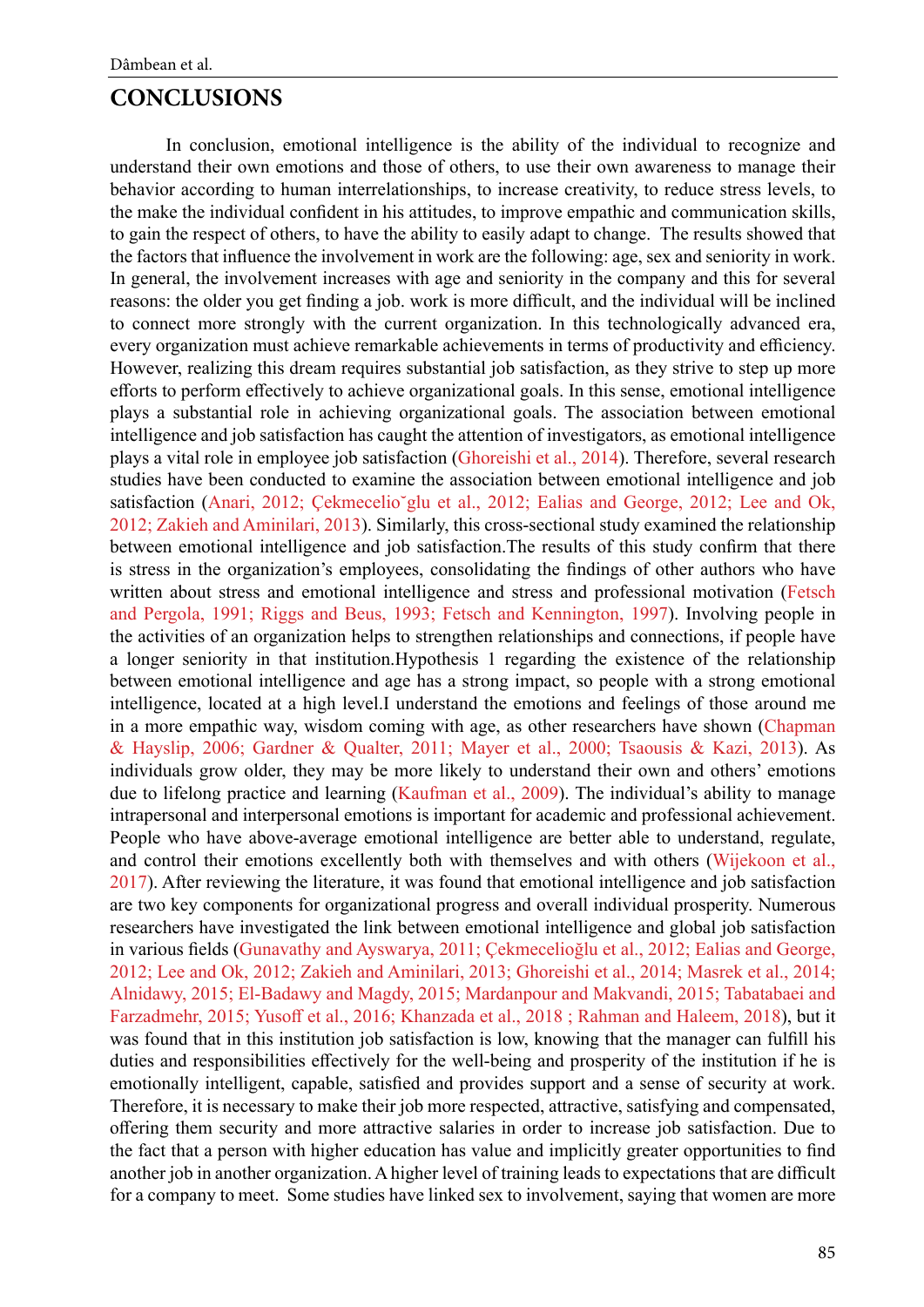involved than men. The explanation for this phenomenon starts from the fact that women still face barriers at work, men considering that they can' t cope with certain activities, situations that are difficult in women's careers, situations that motivate many women to get more involved in the life of the organization and give up other activities such as family. The distribution of JDI work is the same between the categories of meanings. Independent-Samples Test Kruskal-Wallis 0 .276 holds the null hypothesis. The distribution of the JIG is the same between the stress significance categories, and the Independent-Samples Test Kruskal-Wallis 0.672 retains the null hypothesis. The distribution of the EQ score is the same between the strs sign categories. Independent-Samples Kruskal-Wallis Test 0.016 for a significance storm of 0.05, and the null hypothesis is rejected. Emotional intelligence is the ability to understand and manage both one's own emotions and those of others. The concept is increasingly used, and some experts believe that people who show emotional intelligence have the ability to adapt their thinking and behaviour to the context or to achieve certain goals. Recommendations - the efficiency of a training on IE, coaching training is best highlighted in the case of companies that have direct relationships with customers and especially in the case of professionals in the industrial or productive field to improve interpersonal relationships and eliminate stress to increase productivity. People who are in control of their own emotions do not panic when the company announces a new change plan. Self-control is also linked to the integrity of employees. Effective time management skills help the individual to make the right decisions that can have a positive impact on the work in the institution where they work and implicitly in their own lives, because it is more calculated and the stress is not high. The results of this study confirm that stress exists in the institution where this experiment was performed. Studies and observations of researchers who have written about stress and work-life balance. ([Fetsch and](#page-14-0) [Pergola, 1991;](#page-14-0) [Riggs and Beus, 1993;](#page-15-0) [Fetsch and Kennington, 1997\)](#page-14-0) highlight what was found in this study. This study highlighted stressors that are directly correlated with the ability to manage working time and follow work rules. Those who know how to properly manage their working time and comply with working standards have more personal time for themselves and their families, there is no need to work overtime to repair their product or complete the task. assigned.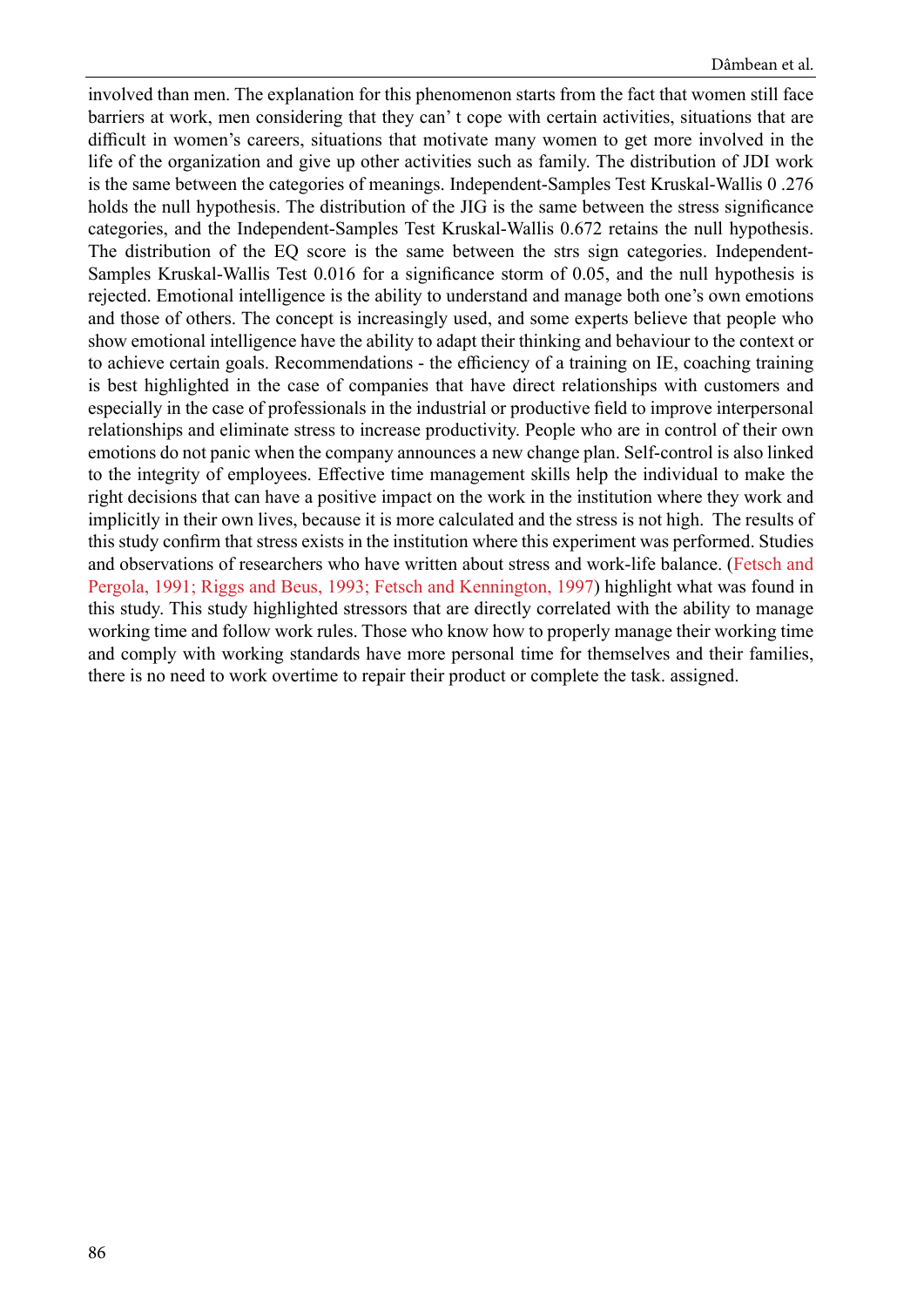### <span id="page-14-0"></span>**REFERENCES**

- Alexandrescu L (2000) *Psychic stress.* In: Prelipceanu et al. Mental Health Treatise vol. 1 Encyclopedic Editure
- Anokhin, P.K. (1965) *Emotional Stress as a Prerequisite for the Development of Neurogenic Diseases of the Cardiovascular System.* Vest of USSR Academy of Medical Sciences, 20,
- Baron, R. A., & Byrne, D. (1987). *Social psychology: Understanding human interaction*. Boston: Allyn & Bacon
- Cabanac, Michel (2002). "*What is emotion?" Behavioral* Processes (60): 69-83
- Chazov, E.I. (1975) *Emotional Stress and Cardiovascular Disease. Vest USSR Academy of Medical* Sciences, No. 8, 3-8. (Russian) [21] Ayrapetyants, M.G. & Wayne, A.M. (1982) *Neurosis in the Experiment and in the Clinic. M., Publishing House "Science"*. (Russian)
- Constantin, T. (2009), *Determinants of work motivation*, Alexandru Ioan Cuza University, Iaşi
- Damasio, A. R. (1998). "*Emotion in the Perspective of an Integrated Nervous System*." Brain Research Reviews. 26 (2-3): 83–86.

David Sirotan, Louis A. Mischkind &Michael Meltzer (2010) *Employee Motivation* Ed All

- Deaconu A. & Podgerean D., (2004), *The human factor and the performances of the organization,* ASE, Bucharest
- Drisdale et al. (2000) *Stress and Psychiatry.* In: Kaplan & Sadock`s Comprehensive Textbook of P Psychiatry 7th edition
- Eisenberg, N. Sex differences in empathy and related capacities / N. Eisenberg, R. Lennon // Psychol. Bulletin. – 1983. – V.94. – P.10-131.
- Ekman, Paul Davidson, Richard J. (1994). The Nature of Emotion: Fundamental Questions. New York: Oxford University Press.
- Fetsch, R. J., & Pergola, J. (1991, Winter). *Effective burnout prevention program [6 paragraphs]. Journal of Extension [on-line serial]* 29(4). Available online: <http://www.joe.org/joe/1991winter/rb6.html>
- Floru R (1974) *Psychic stress.* Romanian Encyclopedic Publishing House
- Garmezy N. Rutter M (1990) *Acute reaction to stress. In: Child and Adolescent Psychiatry Rutter and Hersov* Ed. Blackwell Scientific Publication
- Gelgorn, E. and Luffborough, J. (1966) *Emotions and Emotional Upsets. M*. (Russian); Levi, L. (1967) Emotional Stress. S. Karger. Basel, 542 p.
- Goleman, D., Boyatzis, R., & McKee, A. (2002). *The new leaders: Transforming the art of leadership into the science of results*. London: Time Warner Paperbacks.
- Ghoreishi, F. S., Zahirrodine, A. R., Assarian, F., Gholam, S. A., Moosavi, and Mehrizi, M. Z. Z. (2014). *Evaluation of emotional intelligence and job satisfaction in employees of Kashan Hospitals*. Nurs. Midwifery Stud. 3:e11977
- Higgs, M. (2002). *How can we make sense of leadership in the 21st century?* Leadership & Organisation Development Journal, 25(5), 273-284
- Hostel, Alistair. 1996. "*Managing Dysfunctional Emotions in Organizations*". Journal of Management Studies 33 (4): 525–57. https://doi.org/10.1111/j.1467- 6486.1996. tb00167.
- Kaufman, S. B., DeYoung, C. G., Gray, J. R., Brown, J., & Mackintosh, N. (2009). *Associative learning predicts intelligence above and beyond working memory and processing speed*. Intelligence, 37 Keenan, K. (1996) *Motivation. Çev: Ergin KOPARAN*. Remzi Kitabevi, Istanbul.)
- Korneva, E.A. and Shkhinek, E.K. (1984) *Hormonal Stress Components and Protective Functions of*

*the Body. Emotions and Behavior: A* Systematic Approach. M., 155 p. (Russian)

- Langley, A. (2000). Emotional intelligence a new evaluation for management development? Career Development International, 5(3), 177-183
- Lazarus, R.S. (2012) *Theory of Stress and Psychophysiological Studies. In*: Levy, L., Ed., Emotional Stress, L. Medicine. (Russian)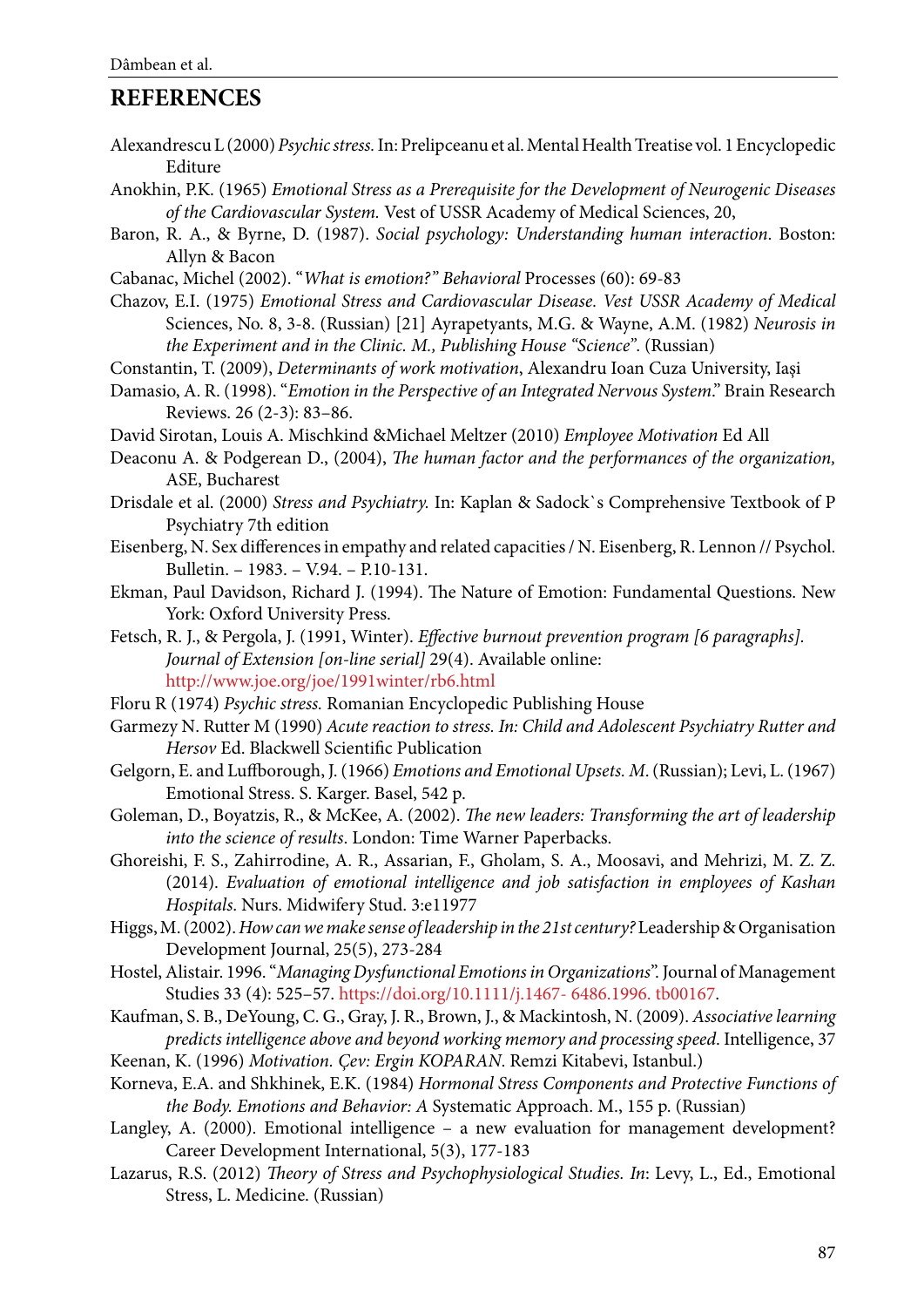<span id="page-15-0"></span>Le Moal M. (1977) *Stress In flight*: Pelicier Y: The Objects of Psychiatry The Spirit of Time

- Lerner, Jennifer S.; Li, Ye; Valdesolo, Piercarlo; Kassam, Karim S. (2015). "*Emotion and Decision Making".* Annual Review of Psychology (66): 799–823. doi: 10.1146 / annurev-psych-010213-115043.
- Levi, L. & Kagan, A. '*Psychosocially Induced Stress and Disease. In: Selye',* H., Ed., Problem Research Strategies and Results. Guide to Stress Research,von Nostrand Reinhold Co.,New York, (1980)
- Levi, L. '*Emotional Stress. Medicine'*, M., 329 pp. (Russian) (1970); '*Stress and Distress in Response to Psychosocial Stimuli'*. Oxford Pergamon Press, Oxford, 480 p. (1972);
- Maier, J.D., Salovey, P., Caruso, D.R. (2004). *Emotional intelligence: theory findings, and implications. Psychological Inquriry*, 15, 197- 215. Psychological Science 9 (5), 331-339.
- Margaret Emory.( June 7, 2018. Accessed July 20, 2020). "*On Fear, Emotions and Memory: An Interview with Dr. Joseph LeDoux"* Brain World (in English).
- Mayer, J. D., Roberts, R. D., & Barsade, S. G. (2008). *Human abilities: Emotional intelligence. Annual Review of Psychology*, 59, 507–536.
- Mayer, J.D., DiPaolo, M., & Salovey, P. (1990). *Perceiving the affective content in ambiguous visual stimuli: A component of emotional intelligence. Journal of Personality Assessment*, 50,
- Mayer, J.D., Salovey, P. (1997), *"What is emotional intelligence*," in Salovey, Educational Implications, Basic Books, New York

Mayer, J.D., Salovey, P., (1993), "*The intelligence and emotional intelligence"; Models of emotions*. SetThings.com. December 25, (2019). Accessed July 20, 2020.

- Mucchielli, A. (2008), *Communication in institutions and organizations*, Polirom, Iaşi
- Orme, G. (2003)*Emotional thinking as a tool for achieving success* / G. Orme.. 272 p.
- Özgener, Ş. (2000) *Gelişmekte Olan Ülkelerde İş Görenin Güdülenmesive Tky'nin İşgörenin Güdülenmesine* Katkıları. U.S. Sosyal Bilimler Meslek Yüksekokulu Dergisi, Sayı: 4.
- P.K. Anokhin (2020) *Emotional Stress: The Dialectics of Natur[e Scientific Research Institute of Normal](https://www.scirp.org/journal/articles.aspx?searchcode=P.K.+Anokhin+Scientific+Research+Institute+of+Normal+Physiology%2c+Moscow%2c+Russia&searchfield=affs&page=1&skid=0)  [Physiology, Moscow, Russia](https://www.scirp.org/journal/articles.aspx?searchcode=P.K.+Anokhin+Scientific+Research+Institute+of+Normal+Physiology%2c+Moscow%2c+Russia&searchfield=affs&page=1&skid=0).  [Evgeny Antonovich Yumatov](https://www.scirp.org/journal/articles.aspx?searchcode=Evgeny+Antonovich++Yumatov&searchfield=authors&page=1)* doi: [10.4236/nm.2020.111003](https://doi.org/10.4236/nm.2020.111003)
- *Pănişoară*, G. (2005), *Dictionar-Psihologie-Larousse* Human Resources Management, Polirom, Iaşi48 Bucharest, p. 202, from www.scribd.com/doc/6365042
- Panksepp, Jaak (2004). *Affective Neuroscience: The Foundations of Human and Animal Emotions*. Oxford: Oxford University Press.
- Roco M. (2004), "*Creativity and Emotional Intelligence*", Polirom Publishing House, Iași, 2004

Salovey, P., & Mayer, J.D. (1990). *Emotional intelligence. Imagination, Cognition, and Personality,* 9,

- Salovey, P., Mayer, J.D., Goldman, S., Turvey, C. and Palfai, T. (1993). *Meta-Mood Trait scale: a measure of attention, clarity and mood regulation - Three components of emotional intellig*ence. Unpublished manuscript
- Simonov, P.V. (1970) *Theory of Reflection and Psychophysiology of Emotions*. M. (Russian)
- Sudakov, K.V. (1981) *Systemic Mechanisms of Emotional Stress*. M. Medicine, 229 pp.
- Sudakov, K.V. and Yumatov, E.A. (1980) *Acute Emotional Stress as a Cause of Sudden Death. In*:
- Wichert, A.M. and Laun, B., Ed., Sudden Death, M. Medicine, 360-368. (Russian)
- Sudakov, K.V. and Yumatov, Е.А. (1991) *Emotional Stress in Contemporary Life. M.* Publishing House of NPO Soyuzmed Inform, 81. (Russian)
- Tamas Nagy (2015) *Psychophysiological responses to distress and eustressm*
- Tihan, L., Tihan, E. (2007), *Organizations. Organizational psychology. Fundamentals in human resources analysis*, Opinfo, Bucharest (online www. Psihologieonline.ro)
- Yumatov, E.A. (2009*) Dynamic Organization of Emotions and Emotional Stress. Materials* of the 6th Simonov Readings, 13-46. (Russian)
- Yumatov, E.A. (2011) Chap. 3, pp. 71, *Emotional Stress; Ch.4, pp. 103, Practical Aspects of the Study and Prevention of Emotional Stress*; Ch.5, pp. 133, Socio-Economic Background for the Development of Emotional Stress. In the Guide: E. A. Yumatov Neuroscience & Medicine Emergency Psychiatry, 2nd Edition, Revised and Supplemented, in 2 Volumes. Edited